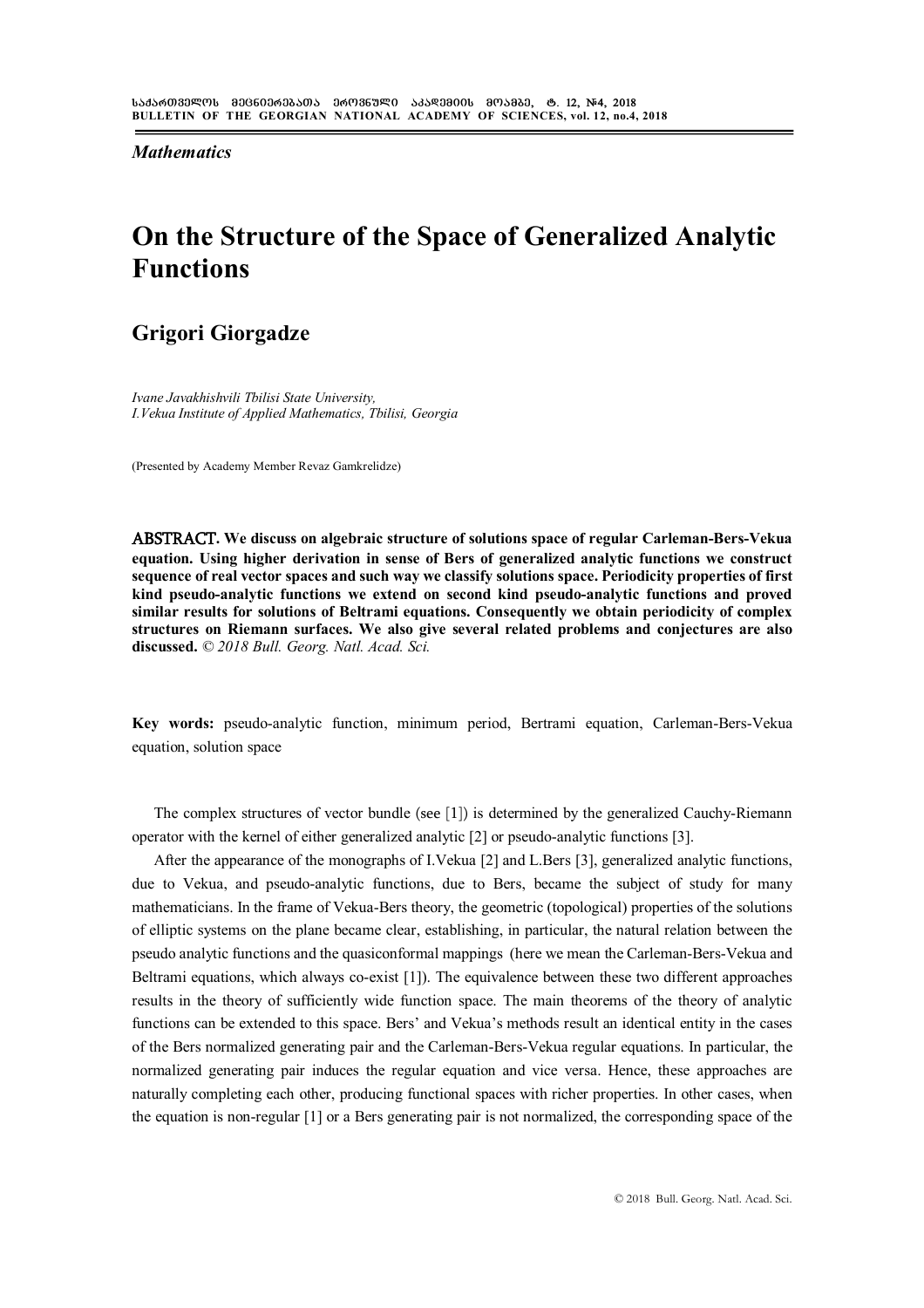generalized analytic functions is studied less intensively. By all means, the theory is less organized than the Bers-Vekua theory.

In this paper we consider relationship between first and second kind pseudo-analytic functions in regular case the periodisity point of view.

Let  $F(z)$ ,  $G(z)$  be two complex valued function in domain *U* of the complex plane  $\mathbb{C}$ , possessing Hölder continuous partial derivatives with respect to the real variables  $x = \text{Re } z$  and  $y = \text{Im } z$ . Any pair such functions  $(F(z), G(z))$  satisfying condition  $\text{Im}(\overline{F}G) > 0$  in *U* called *generating pair*. It is clear that for every point  $z_0 \in U$  there exist unique pair  $\lambda_0, \mu_0 \in \mathbb{R}$  of real numbers such that functions, defined in some domain such that  $\text{Im}(\overline{FG}) > 0$ . A function  $w = \varphi F + \psi G$ , where  $\varphi$  and  $\psi$  are real, is called  $(F, G)$ -pseudo-analytic (or *pseudo-analytic of first kind*), if  $\varphi_Z^F F + \psi_Z^G G = 0$ . The function  $\dot{w} = \varphi_Z^F + \psi_Z^G G$  is called the  $(F, G)$ -*derivatives* of *w* and  $\omega = \varphi + i\psi$  is called *pseudo-analytic function of second kind*. Every generating pair  $(F, G)$  has a successor  $(F_1, G_1)$  such that  $(F, G)$  derivatives are  $(F_1, G_1)$  pseudo-analytic. The successor is not uniquely determined. A generating pair  $(F, G)$  is said to have *minimum period n* if there exists generating pairs  $(F_i, G_i)$  such that  $(F_{i+1}, G_{i+1})$  is a successor of  $(F_i, G_i)$  and  $(F_n, G_n) = (F_0, G_0)$ . If such *n* does not exist,  $(F, G)$  is said to have minimum period  $\infty$ .

It is known, that *w* is pseudo-analytic if *w* satisfies the following Carleman-Bers-Vekua equation  $w_{\overline{z}} = aw + b\overline{w}$ , (1)

where the function  $a(z, \overline{z})$ ,  $b(z, \overline{z})$  expressed by the generating pair (*F*, *G*) through the following identity

$$
a = \frac{\overline{GF}_{\overline{z}} - \overline{FG}_{\overline{z}}}{F\overline{G} - \overline{FG}}, b = \frac{FG_{\overline{z}} - GF_{\overline{z}}}{F\overline{G} - \overline{FG}}.
$$
 (2)

Define also the the quantities

$$
A = \frac{\overline{G}F_z - \overline{F}G_z}{F\overline{G} - \overline{F}G}, B = \frac{FG_z - GF_z}{F\overline{G} - \overline{F}G}.
$$
\n(3)

The  $(F, G)$ -derivative  $\dot{W}$  satisfies the following Carleman-Bers-Vekua equation

$$
\dot{w}_{\overline{z}} = a\dot{w} - B\dot{w} \,. \tag{4}
$$

The functions *a, b, A, B* are called the *characteristic coefficients* of the generating pair (*F,G*) (see [4])*.*

It is known that for given functions *a, b, A,B* are characteristic coefficients of the generating pair if and only if they satisfy the system of differential equations

$$
A_{\overline{z}} = a_z + b\overline{b} - B\overline{B}, B_{\overline{z}} = b_z + (\overline{a} - A)b + (a - \overline{A})B.
$$

Denote by  $\Omega(a, b)$  the solution space of the equation (1). The description of  $\Omega(a, b)$  by period is given in following proposition:

**Proposition 1** [5] *1) The space*  $\Omega(a, b)$  *have period one if there exist a functions*  $A_0$  *satisfying the equation*

$$
A_{0\overline{z}} = a_z, \ A_0 - \tilde{A}_0 = \overline{a} - a + \frac{1}{b}(b_z + b_{\overline{z}}).
$$

2) The space  $\Omega(a, b)$  have period one if there exist functions  $A_0, A_1, B_0$  satisfying the equation

$$
A_{0\overline{z}} = a_z - b\overline{b} + B_0 \overline{B}_0, B_{0\overline{z}} = b_z + (\overline{a} - A_0)b + (a - \overline{A}_0)B_0,
$$
  

$$
A_{1\overline{z}} = a_z + b\overline{b} - B_0 \overline{B}_0, B_{0\overline{z}} = b_{\overline{z}} + (A_1 - \overline{a})B_0 + (\overline{A}_1 - a)b.
$$

**Proposition 2** *Let* (*F,G*) *be a generating pair of (1), then the generating pair of the adjoint equation*  $w_{\overline{z}} = -aw - \overline{B} \overline{w}$ 

is

Bull. Georg. Natl. Acad. Sci., vol. 12, no. 4, 2018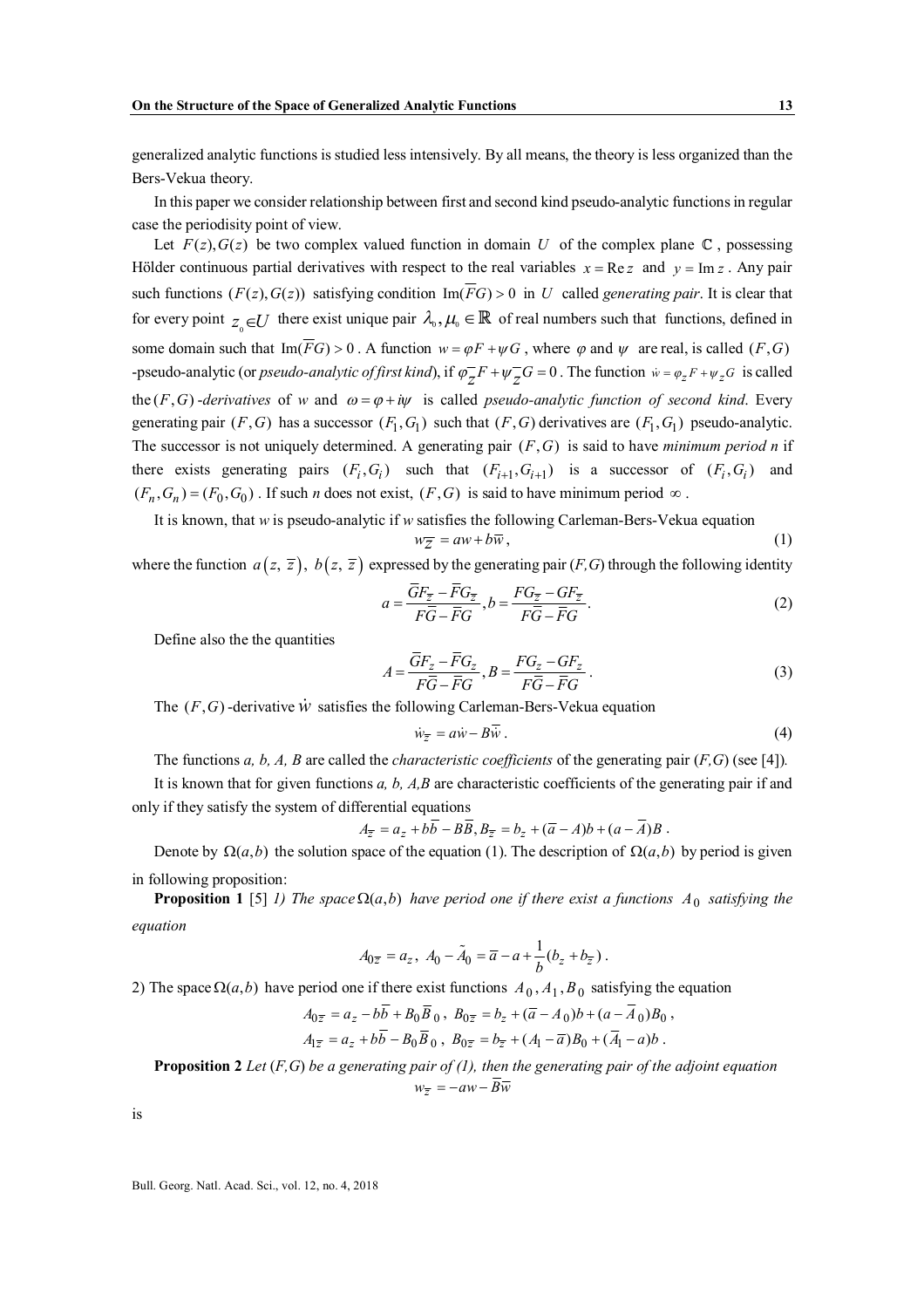$$
F^* = \frac{2\overline{G}}{F\overline{G} - \overline{F}G}, \quad G^* = \frac{2\overline{F}}{F\overline{G} - \overline{F}G}.
$$
 (5)

We prove that the characteristic coefficients, induced from adjoint generating pair  $(F^*, G^*)$ , are equal to  $-a$  and  $-\overline{B}$ . Indeed,

$$
\frac{\overline{G}^*F_{\overline{z}}^* - \overline{F}^*G_{\overline{z}}^*}{F^*\overline{G}^* - \overline{F}^*G^*} = \frac{\frac{2F}{D} \left(\frac{2\overline{G}}{D}\right)_{\overline{z}} - \frac{2G}{D} \left(\frac{2\overline{F}}{D}\right)_{\overline{z}}}{\frac{2\overline{G}}{D} \frac{2F}{D} - \frac{2G}{D} \frac{2\overline{F}}{D}} = \frac{\frac{4F}{D} \left(\frac{\overline{G}}{D} - \frac{\overline{G}}{D^2} D_{\overline{z}}\right) - \frac{4G}{D} \left(\frac{\overline{F}_{\overline{z}}}{D} - \frac{\overline{F}}{D^2} D_{\overline{z}}\right)}{\frac{4}{D\overline{D}} (F\overline{G} - \overline{F}G)} = \frac{\overline{FG}_{\overline{z}} - \overline{GF}_{\overline{z}}}{D} - \frac{F\overline{G} - \overline{GF}}{D^2} D_{\overline{z}},
$$

where  $D = F\overline{G} - \overline{F}G$ ,  $D = -\overline{D}$ ,  $D_{\overline{z}} = F_{\overline{z}}\overline{G} + F\overline{G}_{\overline{z}} - \overline{F}_{\overline{z}}G - \overline{F}G_{\overline{z}}$ . From (5) we have  $a_1 = \frac{-F_{\overline{z}}G - -FG_{\overline{z}} - F_{\overline{z}}G - FG_{\overline{z}} + F_{\overline{z}}G + FG_{\overline{z}}}{D} = -\frac{F_{\overline{z}}G - FG_{\overline{z}}}{D}$  $=\frac{-F_{\overline{z}}G--FG_{\overline{z}}-F_{\overline{z}}G-FG_{\overline{z}}+F_{\overline{z}}G+FG_{\overline{z}}}{E}=-\frac{F_{\overline{z}}G-FG_{\overline{z}}}{E},$ 

from this follows, that  $a = -a_1$ .

Analogously as above

$$
b_1 = \frac{F^* G_{\overline{z}}^* - G^* F_{\overline{z}}^*}{F^* \overline{G}^* - \overline{F}^* G^*} = \frac{\frac{G}{D} \overline{G} \left(\frac{\overline{F}}{D}\right)_{\overline{z}} - \frac{G}{D} \overline{F} \left(\frac{2\overline{G}}{D}\right)_{\overline{z}}}{\frac{G}{D}} = \frac{\overline{D}}{D} \left(\frac{\overline{G} \overline{F}_{\overline{z}}}{D} - \frac{\overline{G} \overline{F}}{D^2} D_{\overline{z}} - \frac{\overline{F} \overline{G}_{\overline{z}}}{D} + \frac{\overline{F} \overline{G}}{D^2} D_{\overline{z}}\right) =
$$

$$
= \frac{\overline{G} \overline{F}_{\overline{z}} - \overline{F} \overline{G}_{\overline{z}}}{D},
$$
re,

therefo

$$
\overline{b}_1 = -\frac{GF_z - FG_z}{D}
$$

and hence  $\overline{b_1} = -\overline{B}$ .

By definition [3] the pseudo-analytic functions corresponding to (5) satisfy the following holomorphic disc equation

$$
w_{\overline{z}} = q(z)\overline{w}_z, \tag{6}
$$

where

$$
q(z) = \frac{F + iG}{F - iG}.
$$

**Proposition 3** *Holomorphic disc equation, corresponding to (4) is*

$$
w_{\overline{Z}} = -q(z)\overline{w}_Z.
$$

Indeed, coefficient of holomorphic disc equation, corresponding to (4) expressed by the generating pair  $(F^*, G^*)$  of (5) as

$$
q_1(z) = \frac{F^* + iG^*}{F^* - iG^*} = \frac{\frac{2G}{D} + i\frac{2F}{D}}{\frac{2\overline{G}}{D} - i\frac{2\overline{F}}{D}} = \frac{\overline{G} + i\overline{F}}{\overline{G} - i\overline{F}},
$$

it means that  $q_1 = -\overline{q}$ .

**Proposition 4** *If equation (1) has the period one, then equation (4) also has period one.*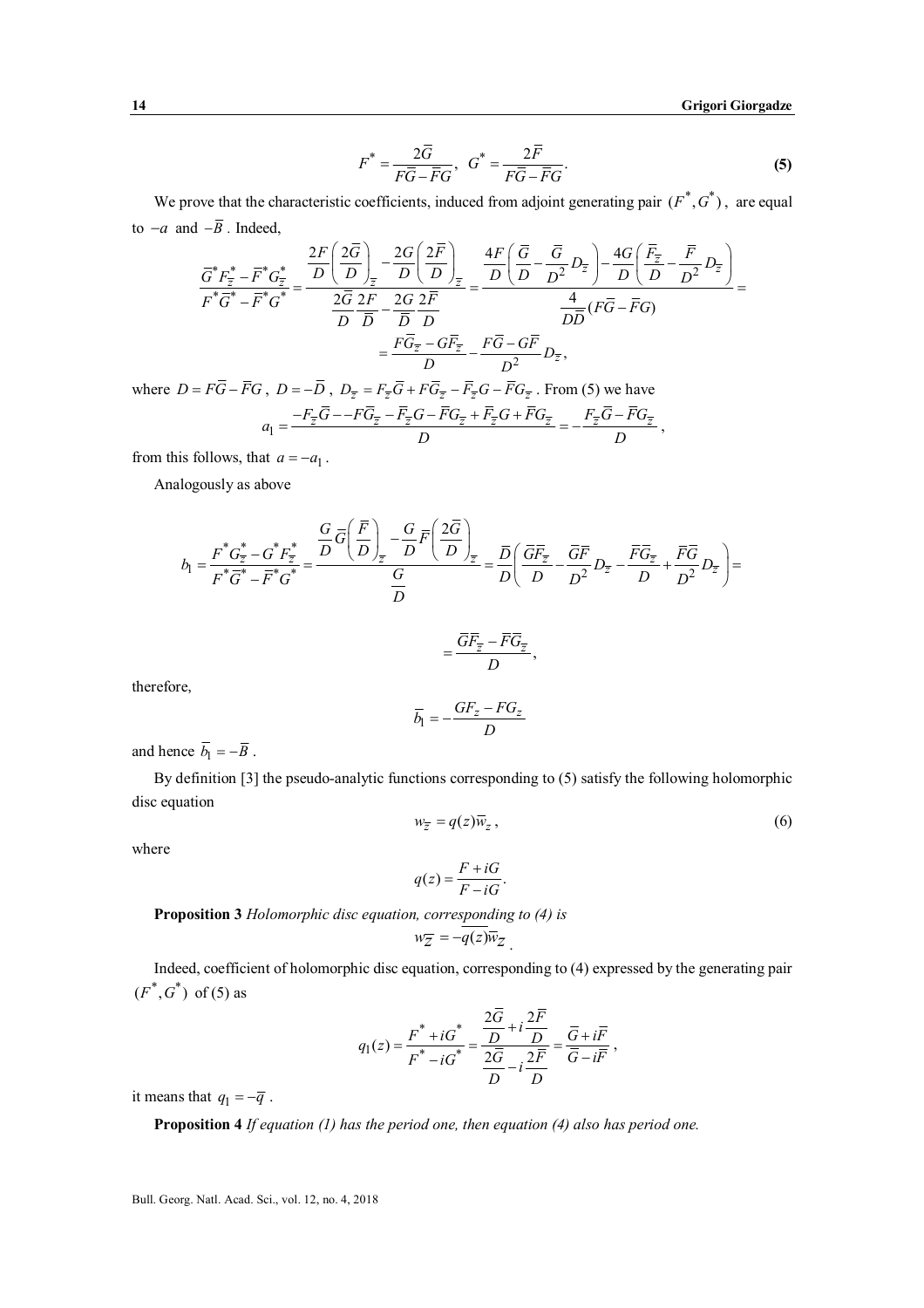The proof immediately follows from the proof of the preceding proposition.

**Proposition 5** *The generating pair of the space*  $\Omega(a,0)$  *is (f, if ), where f*  $\neq 0$  *( and is solution of the equation*  $f_{\overline{z}} = -af$  *).* 

Indeed,  $\text{Im}(\vec{f} \cdot \vec{f}) = |f|^2$ , in other hand  $F\vec{G} - \vec{F}G = f(-i\vec{f}) - \vec{f}(i f) = -2i |f|^2$ . From this

$$
a(f, if) = \frac{\overline{f}if\overline{z} - f\overline{z}(-i\overline{f})}{-2i|f|^2} = -\frac{f\overline{z}}{f}
$$

and

$$
b_{(f, if)} = \frac{-f \hat{i} f_{\overline{z}} - f_{\overline{z}} i f}{-2i |f|^2} = 0.
$$

Consider the particular cases of this proposition. When *f* is constant, or is complex analytic, we obtain the space of holomorphic functions  $\Omega(0,0)$ .

**Proposition 6** *If f is real and*  $f \neq 0$ *, then*  $(f, \frac{i}{f})$  generates the space  $\Omega(0, b)$ *.* 

The proof is obtained from direct calculation:  $\text{Im}\left(f\frac{i}{f}\right) = 1 > 0$ because  $f = f$ ;

$$
a_{\left(f,\frac{i}{f}\right)} = -\frac{f\left(\frac{i f_{\overline{z}}}{f^2}\right) - f_{\overline{z}}\frac{i}{f}}{-2i} = 0, \ b_{\left(f,\frac{i}{f}\right)} = -\frac{f\left(\frac{i f_{\overline{z}}}{f^2}\right) - f_{\overline{z}}\frac{i}{f}}{-2i} = \frac{f_{\overline{z}}}{f}.
$$

**Proposition** 7 *From*  $w \in \Omega(a,0)$  *it follows, that*  $\dot{w} \in \Omega(a,0)$ .

By proposition 5 the generating pair of the space  $\Omega(a, 0)$  is  $(f, if)$ . The function *w* satisfies the equation (4), therefore it is necessary to calculate *B* from (3). It is easy, that  $B = 0$ .

In case, when the functions *F,G* are complex analytic, then from (2 ) it follows that we obtain the space of holomorphic functions Ω(0*,* 0)*,* but this space is not "isomorphic" to the space of holomorphic functions generated by the pair (1*, i*), because it follows from (3), *B* is not equal to zero. From this follows that this space has period  $N > 1$  and that is shown in [5], the period of this space is equal to 2.

**Remark 1.** 1) There exists real analytic function *b* in the a neighborhood of the origin, such that the space *Ω(0, b)* has minimum period infinity.

2) For each positive integer *N* there exists a real analytic function b in the neighborhood of the origin, such that the space  $Ω(0, b)$  has minimum period *N*.

**Remark 2.** L. Bers obtained the necessary and sufficient condition that *Ω(a, b)* generated by *(F,G)* has the period one and proved that this condition is identity  $\frac{F}{G} = \tau(y)$ . L. Bers also proved, that if  $\frac{F}{G} = \sigma(x)$ ,

then the minimum period is at most two.

From above it follows that there always exists the space of pseudo-analytic functions, containing a given admissible function; moreover it is possible to construct the spaces  $\Omega(a_1, b_1)$  and  $\Omega(a_2, b_2)$  with nonempty intersection. Indeed, if  $(F_1, G_1)$  is the generating pair with characteristic coefficients *A*1 and *B*1 and  $(F_2, G_2)$  is other generating pair not equivalent to  $(F_1, G_1)$  with characteristic coefficients  $(F_2, G_2)$  and  $F_1 = F_2$ , then  $F_1$  is a common element of the spaces  $\Omega(a_1, b_1)$  and  $\Omega(a_2, b_2)$ .